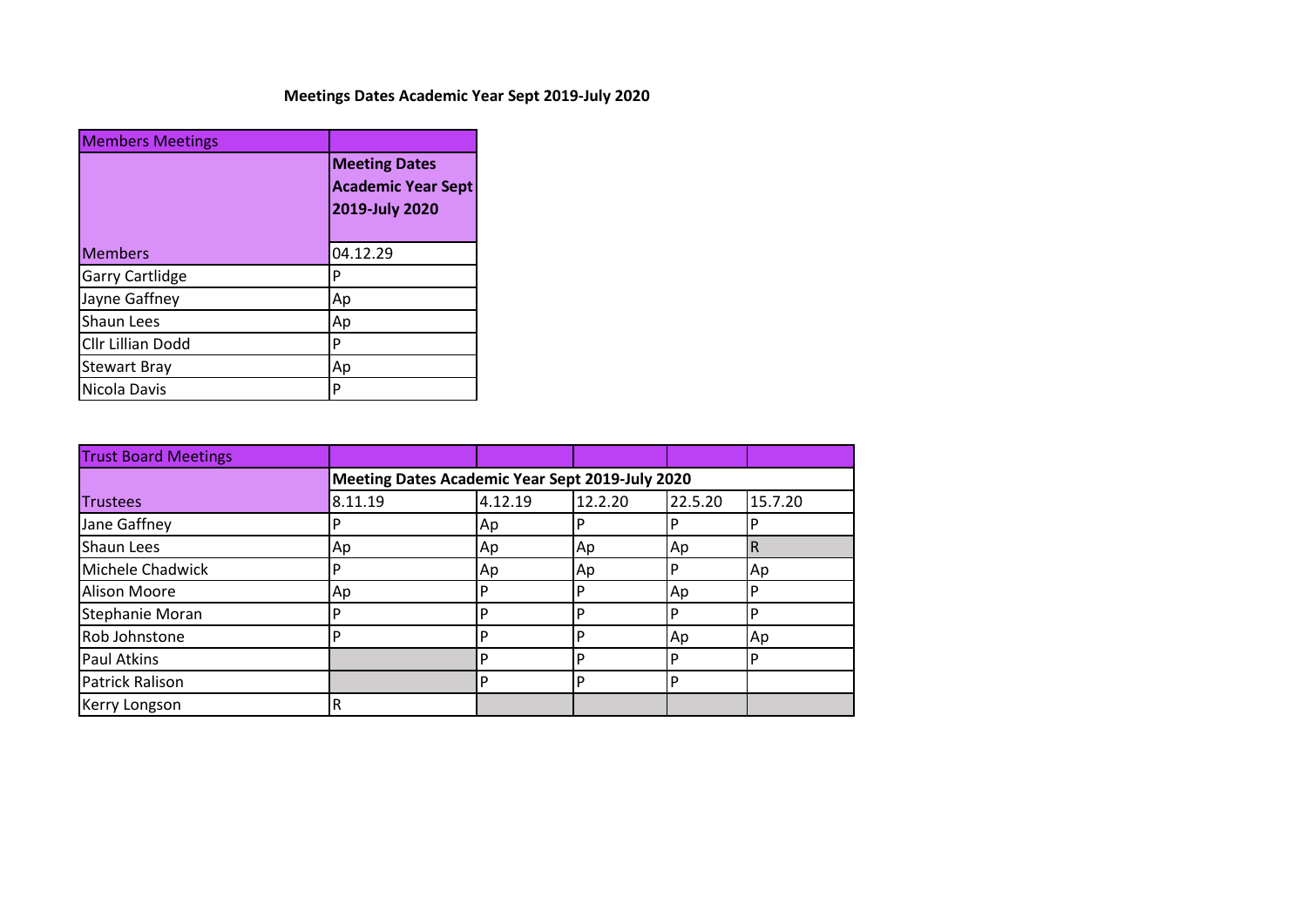| <b>Audit Committee Meetings</b> |          |                                                 |              |        |
|---------------------------------|----------|-------------------------------------------------|--------------|--------|
|                                 |          | Meeting Dates Academic Year Sept 2019-July 2020 |              |        |
|                                 |          |                                                 | 29.4.20      |        |
|                                 |          |                                                 | <b>Mtngg</b> |        |
|                                 |          |                                                 | cancelled -  |        |
| <b>Trustees</b>                 | 22.10.19 | 15.1.20                                         | COVID19      | 8.7.20 |
| Jane Gaffney                    |          | D                                               |              |        |
| <b>Shaun Lees</b>               | D        | Ap                                              |              | Ap     |
| Stephanie Moran                 | Ap       | Ap                                              |              |        |
| Kerry Longson                   | Ap       | R                                               |              |        |
| Paul Atkins                     |          |                                                 |              | Ap     |
| <b>Patrick Ralison</b>          |          | D                                               |              |        |

| <b>Challenge Committee Meetings</b> |                                                    |         |                                              |  |  |
|-------------------------------------|----------------------------------------------------|---------|----------------------------------------------|--|--|
|                                     | Meeting Dates Academic Year Sept 2019-July<br>2020 |         |                                              |  |  |
| <b>Trustees</b>                     | 11.9.19                                            | 22.1.20 | 01.04.20<br>(Mtng<br>cancelled -<br>COVID19) |  |  |
| Jane Gaffney                        | Р                                                  | P       |                                              |  |  |
| <b>Alison Moore</b>                 | P                                                  | D       |                                              |  |  |
| Rob Johnstone                       | P                                                  | D       |                                              |  |  |
| Stephanie Moran                     | D                                                  | P       |                                              |  |  |